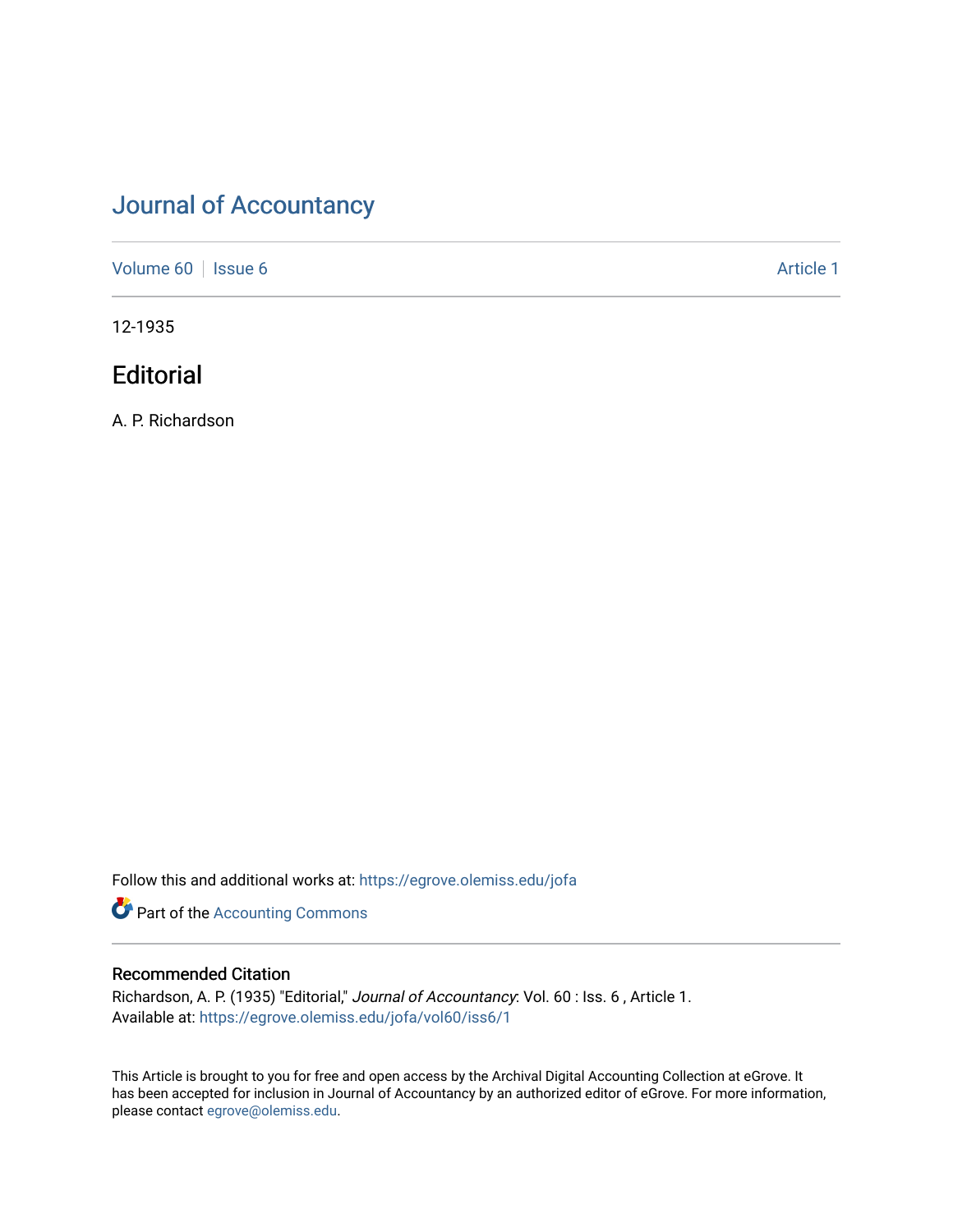# The JOURNAL of ACCOUNTANCY

*Official Organ of the* American Institute of Accountants

## A. P. Richardson, *Editor*

[Opinions expressed in THE JOURNAL OF ACCOUNTANCY are not necessarily en-<br>dorsed by the publishers nor by the American Institute of Accountants. Articles *are chosen for their general interest, but beliefs and conclusions are often merely those of individual authors.]*

| VOL. 60 | DECEMBER, 1935 | No. 6 |
|---------|----------------|-------|
|         |                |       |

# **EDITORIAL**

I. C. C. and Accounting Principles

The forty-eighth annual report of the interstate commerce commission dated December 1, 1934, is a document which

will be read with interest and some little astonishment by accountants. When the commission was established it was understood that one of its chief purposes was to bring about adequate accounting and to insure proper application of the rules laid down by the commission for the conduct of carriers engaged in interstate commerce. On page 35 of the report now before us under the heading "bureau of accounts" we find the following.

"As has been stated in previous reports this bureau was created to enable us effectively to regulate and by periodic field investigations supervise and police the accounts of carriers subject to the act in order that uniformity in accounting as an essential regulatory requirement as well as a factor otherwise in the interest of the public could be assured."

We wish to draw particular attention to the expression " police the accounts." Apparently this means that the commission is to see that all accounts conform rigidly to the requirements laid down, and we assume that it means also that the accounts shall be kept in a proper manner. Now let us turn to page two of the same report under the general heading "railway earnings and traffic" where we find the following:

"The expenses for the nine months of 1934 were 10.2 per cent. higher than in the same period in 1933, reflecting changes in traffic, wages, prices of materials and maintenance policy. Altraffic, wages, prices of materials and maintenance policy. though depreciation charges continue on a pre-depreciation basis, we have permitted extensive retirements during 1933 and 1934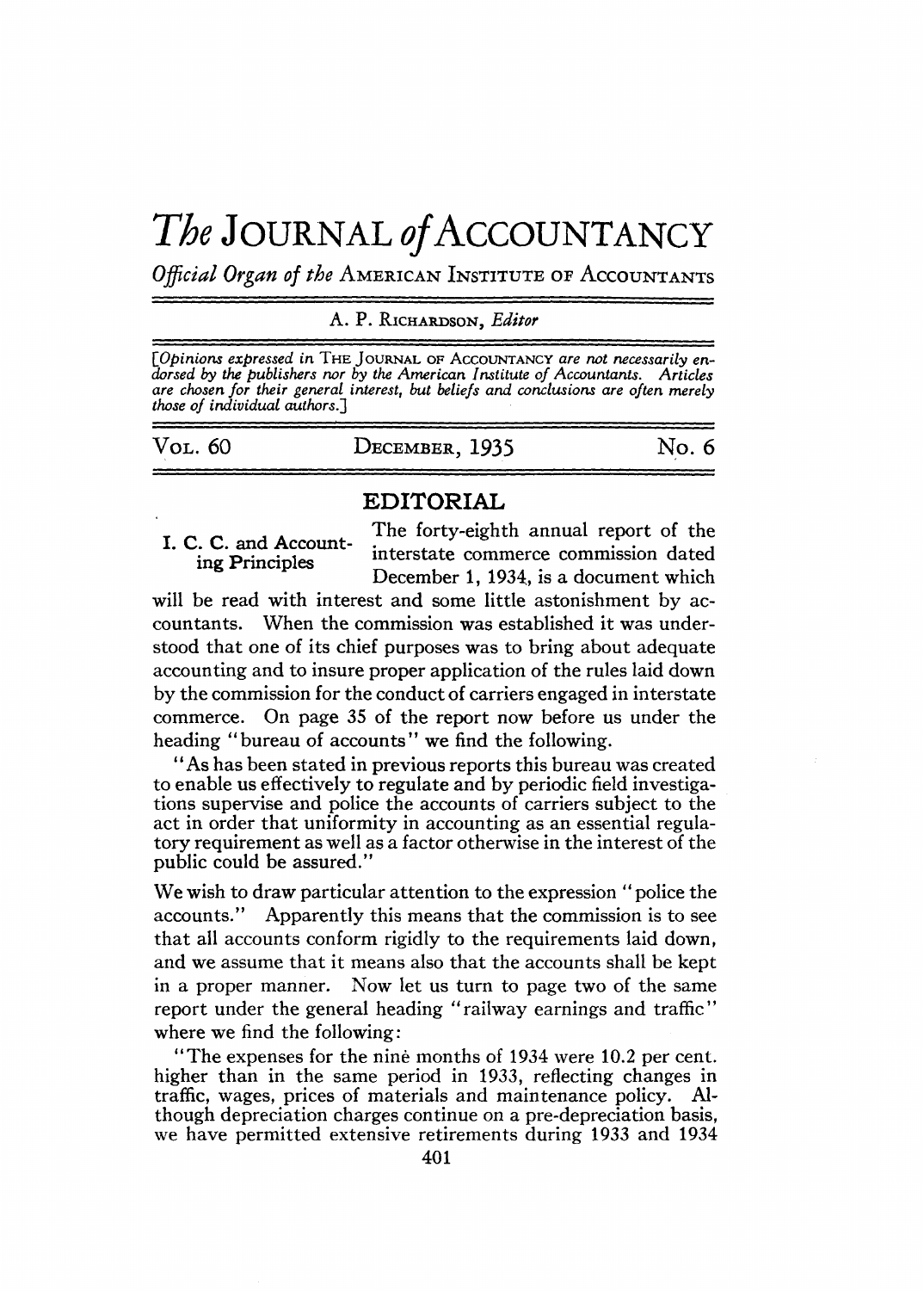to be charged to profit and loss instead of to operating expenses and also some repairs carried out with the aid of public-worksadministration loans have been, with our permission, in part charged to profit and loss instead of to operating expenses. Beginning with 1935, depreciation of equipment will be charged to operating expenses on a standardized basis."

### A Strange Concession to Expediency

If this means anything it means that in the cause of expediency, or perhaps for the sake of appearances, retirements

during 1933 and 1934 were not to be charged as they should have been, but beginning with 1935 the commission will insist upon a return to sound accounting principles. Why, we may ask, should the years 1933 and 1934 be regarded as years outside the influence of sound accountancy? Can any good purpose be served by permitting a departure from what is generally regarded as good accounting? Certainly accountants will not agree with such a proposition. If accountancy is sound in one year it is sound in every year, and simply because times are hard and revenue small is no earthly reason why there should be any relaxation, particularly when the ultimate effect of the letting down of bars is more injurious than would have been the strictest adherence to the rules. This action of the interstate commerce commission in permitting something which the commission itself evidently recognizes as undesirable does not accord with the expression "police the accounts," and serves to emphasize the fallacy of the theory that any bureau, commission or other section of government can take the place of a wholly independent audit. Necessarily the work of the interstate commerce commission must often be largely superficial. There are not enough men and there is not enough time to make a complete investigation of the records and accounts of the common carriers of this country, and no doubt many things are done which should not be done and never come to the knowledge of the commission, but here the incorrect accounting is known to and approved by the commission.

Under the rules of the securities and exchange commission railways and other common carriers are exempt from the requirement for independent audit which applies to other companies whose securities are listed on the exchanges. The reason No Reason for Exemption of Carriers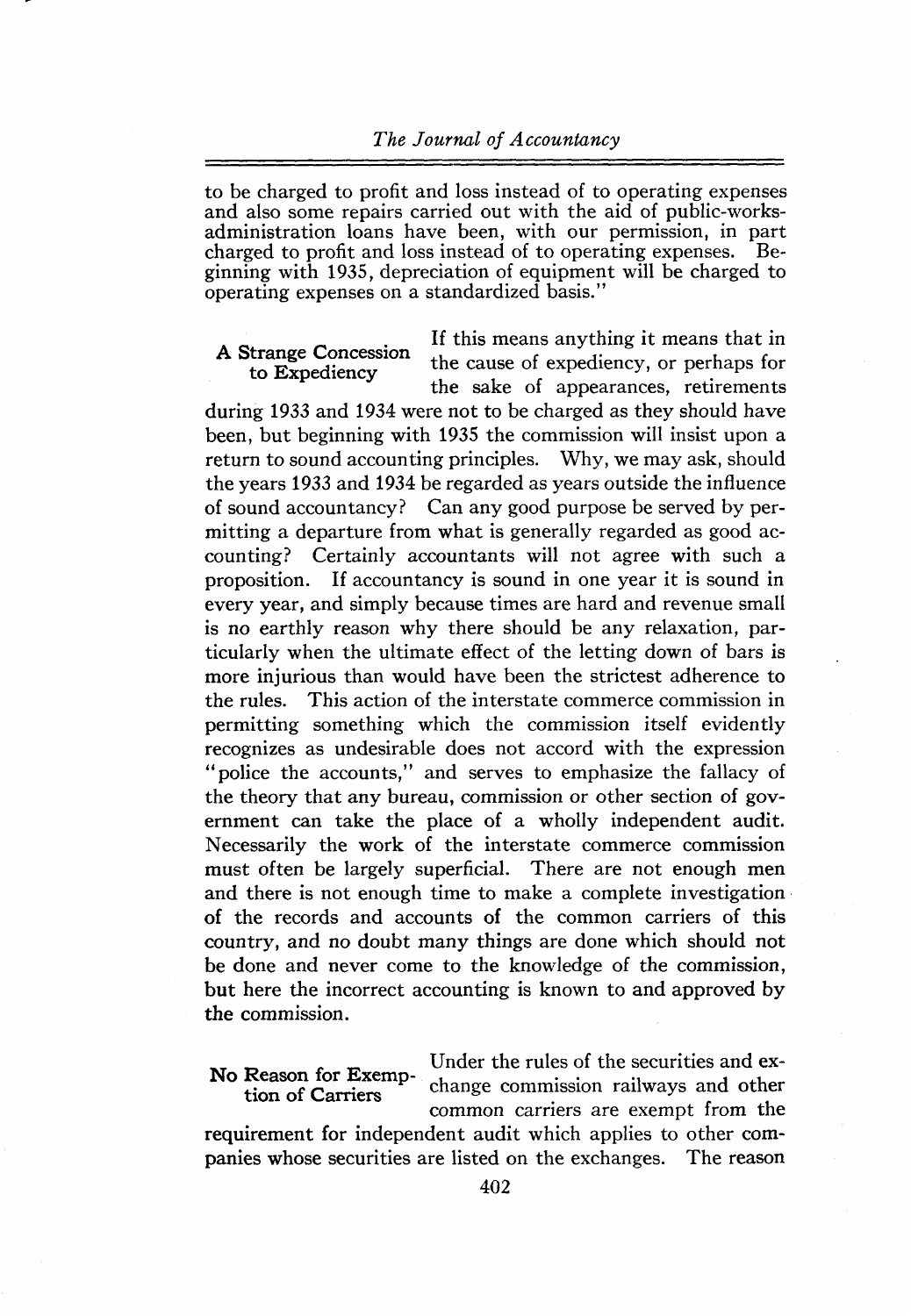# *Editorial*

for the exemption is the supposed thoroughness and impartiality of the investigations conducted by the interstate commerce commission and the maintenance of that police power to which the commission lays claim. Yet here is a case in which the commission admits that it has permitted a relaxation of the rules in order to meet the exigencies of the moment. The investing public can not be expected to differentiate between the rules of the commission in 1933 and 1934 and the rules for other years; yet the purpose of the creation of the securities and exchange commission was to insure full disclosure of facts and to protect the public against misrepresentation. We do not exactly blame the interstate commerce commission for a certain laxity in times of great distress, but we deplore anything done by the commission which can be regarded as an interference with the purpose of the securities and exchange commission. It would be far better, it seems to us, that the securities and exchange commission should require the same degree of frankness in the reports of common carriers as they require in the reports of all other security issuers. To that end it would be desirable that the securities and exchange commission rescind its exemption of railways and other carriers and require the full statement of facts and the strict adherence to the rules of sound accounting which they require of industrial and other corporations. One of the chief media of investment in this country has been for many years the securities of railways. Every fiduciary has in its portfolio bonds and stocks of railways. Countless thousands of American citizens have invested sums ranging from the smallest to great amounts in such stocks and bonds. Why, then, should the securities and exchange commission display a readiness to accept from such companies statements which do not conform to the requirements for the statements of other companies? The matter is inequitable and we trust that it will be given further consideration by the securities and exchange commission so that the rules of the commission shall apply universally.

Members' Representation in National Associations On another page of this issue of The JOURNAL OF ACCOUNTANCY we publish an interesting letter by John N. Aitken, who was chairman of the committee on nominations of the American Institute of Accountants during the year 1934-35. There has been so much discussion of the nature of representation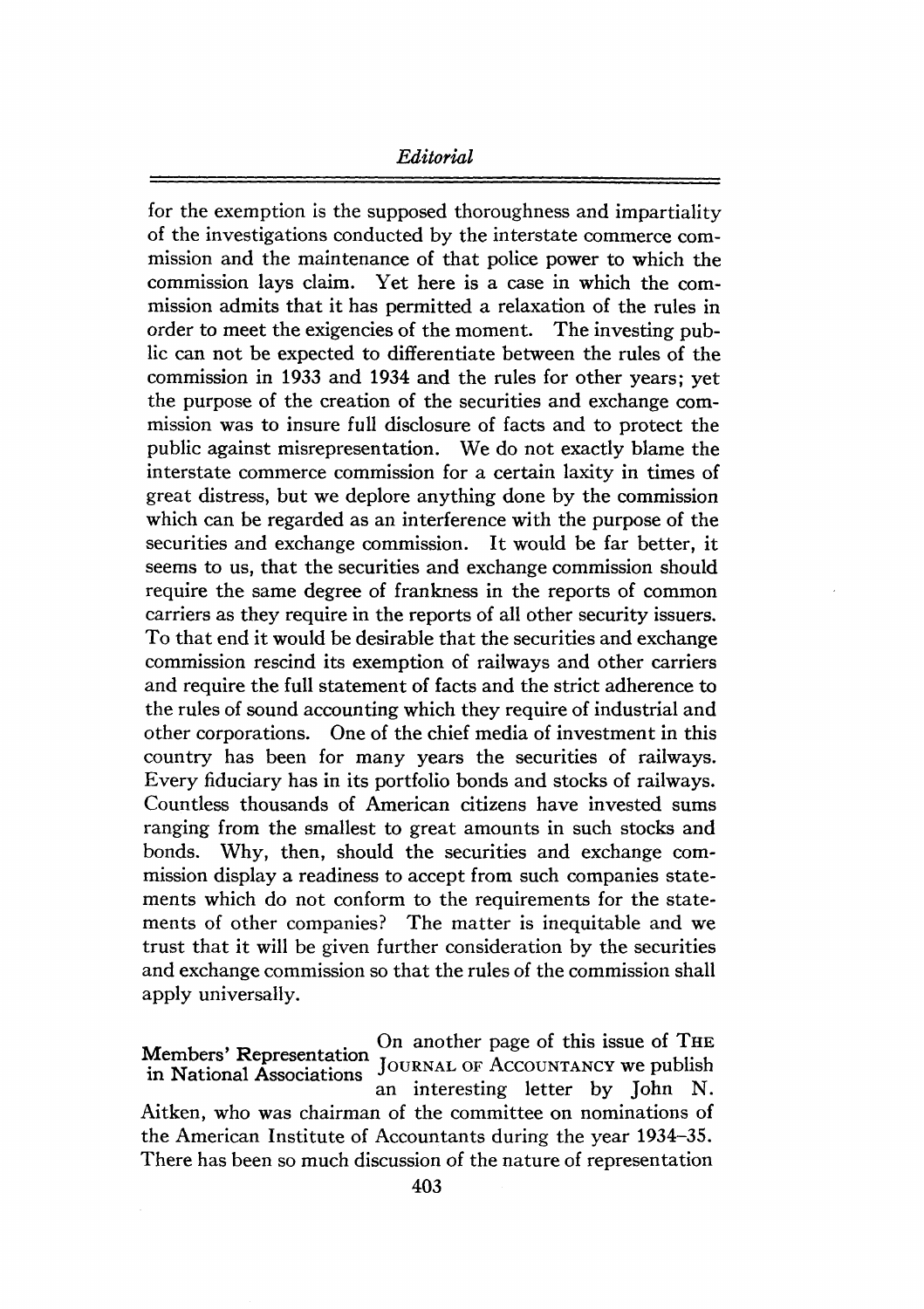# *The Journal of Accountancy*

in the governing bodies of national organizations that it seemed desirable to have an expression of opinion from some one who had made a study of the question, and accordingly we requested Mr. Aitken to write, as he has done, setting forth his views and those of his fellow committee-men on the subject. We direct attention to this letter because it explains clearly the purposes underlying the scheme of representation which has prevailed in the American Institute of Accountants since its foundation in 1916. There are various ways in which the voice of the membership of a great national society may be heard. The intent, of course, is to assure the membership throughout the country some form of representation which will permit the reflection of the sectional views of members as well as the purely national view. In a nation so large as the United States there must be wide differences of opinion<br>between the members in various parts of the country. Matbetween the members in various parts of the country. ters which are of paramount importance in the commercial centers do not appeal with the same force to members in the agricultural sections. Members in the north have views and purposes differing widely from those of members in the south, and there is also a difference between the views of members in the east and those in the west. Any scheme of representation which will succeed must be founded upon fair principles and must not lend itself to an undue exercise of influence by one part of the country against the interests of another part. According to the letter to which we draw attention, the Institute's plan has worked admirably. The number of members of council from any one state is limited, and an attempt has been made at each recurring election to see that the geographical divisions receive appropriate representation. There is, however, another aspect of the case. The men who are elected to represent the accountants in the various sections must have, in addition to their local knowledge, a fairly wide grasp of national interests. They must not be solely concerned with what any one district may desire. We all know that many of the representatives in congress are so strongly swayed by local prejudices that they are of little real value to the country as a whole. Far too many of the members of the house of representatives and a few senators seem unable to regard the subjects before them in a national light. They see only with the restricting vision of the parish-pump politician who wants something for his own constituents, let the country as a whole suffer as it may. This sort of thing should be and can be avoided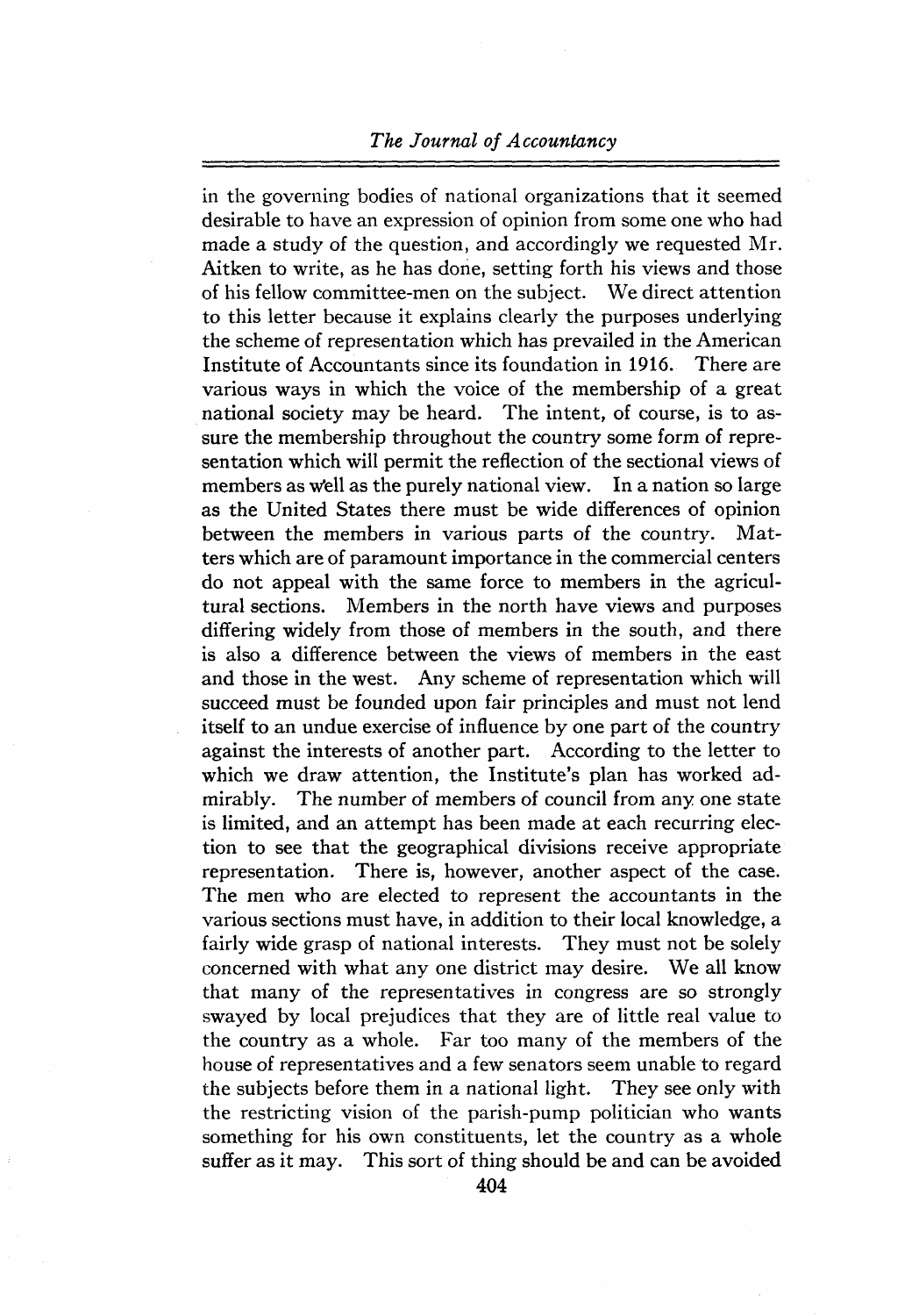in any national organization, and we believe that the system adopted when the Institute was founded has been the most effective of any that could have been devised. The committee on nominations selects the candidates after a careful survey of local and national affairs. In every district there are men who have breadth of vision as well as an understanding of their immediate surroundings. These are the men who should be appointed to represent not only the several districts but also the profession as a whole.

We have received the following letter from an esteemed correspondent, who takes issue with THE JOURNAL OF AC-Accountancy—Profession or Trade?

countancy on editorial comments which appeared in the August, 1935, issue of this magazine. He says, in part:

"In August, 1935, issue of The Journal of <sup>A</sup>ccountancy editorial comment was made regarding house bill 2236 which was introduced in the Pennsylvania legislature in the 1935 session. Your editorial comments were in opposition to the bill.

"This communication is not for or against the bill, but deals with a matter that you did not bring out in your editorial, and that is, the nature of the opposition to the bill. The opposition to the bill was almost entirely on the proposition that accountancy is not a profession, but a business.

"I am told that this was reiterated by representatives of national accounting firmswho attended the meeting in opposition to the legislation. If accountancy is a business, and not a profession, why do we have the American Institute of Accountants and other similar organizations instead of a trade association?

"When I first became a member of an accountants' society, I remember hearing addresses by members of national accounting firms on the question of ethics. We were told that we should not solicit clients, should not advertise and should conduct our affairs in the same manner as doctors and lawyers.

"If accountancy is a business and not a profession, why all this fuss about professional ethics? Is it merely a ' game ' to keep the young practitioner from making himself known? Why all this talk about the 'coveted degree of certified public accountant'? What difference does it make if the American Institute is merged with the American Society of Certified Public Accountants if we are drifting toward a trade association?

"<sup>I</sup> was a member of a state board of public accountants for twelve years and during that period did everything possible to aid the young accountant in securing his certificate and in getting started in his work. When advice was asked for, I laid particular stress upon the ethics of the profession, and now, after all of these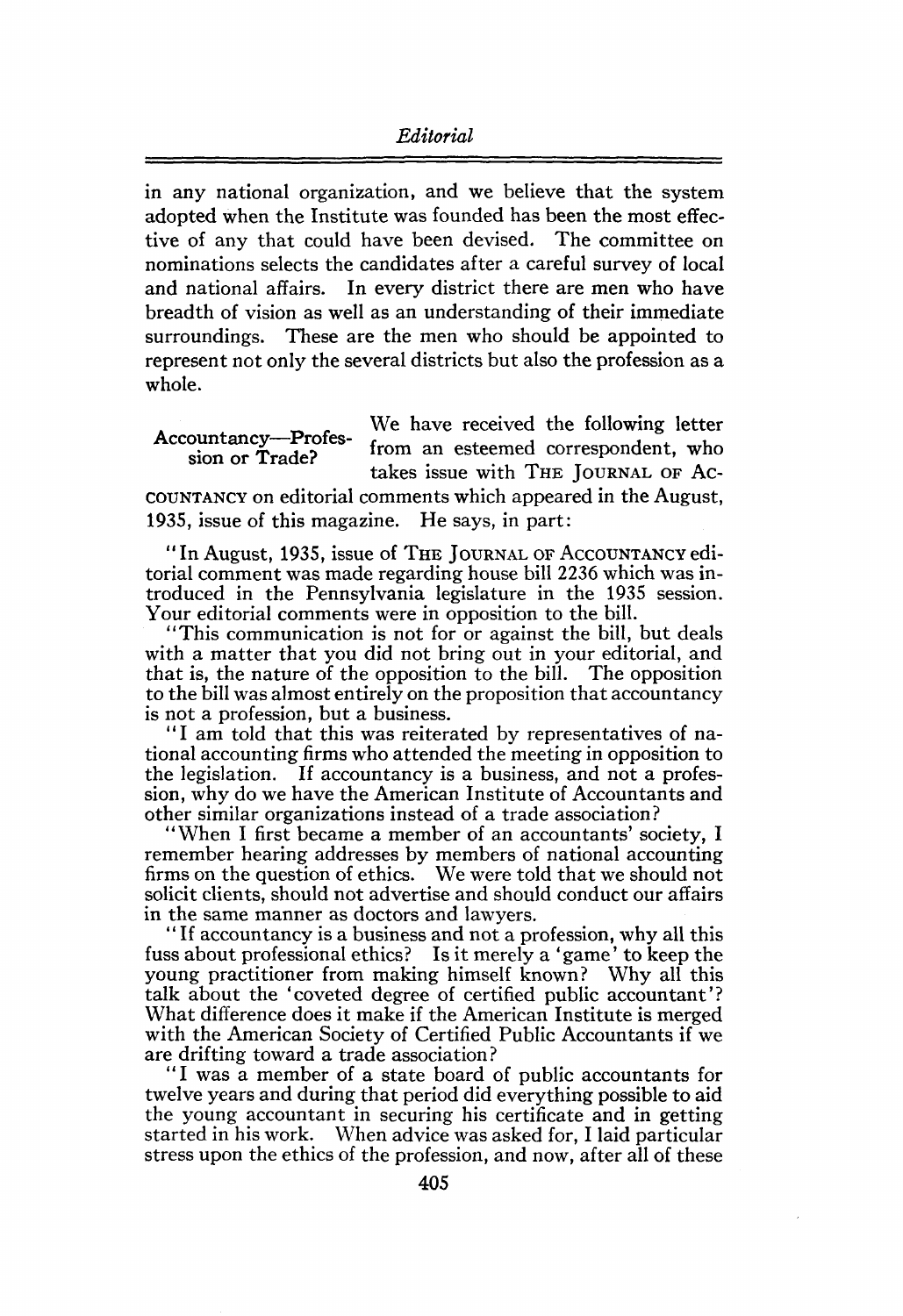years, I find that I was 'barking up the wrong tree.' What I should have said was: 'Advertise all you want to—get business where and how you can—accountancy is not a profession, but a business.'

"For years <sup>I</sup> have thought I was a member of a profession, now I don't know what I am.

We are glad to publish this letter, because it seems to reveal a misunderstanding which may have been created The Situation Evidently Misunderstood

in the minds of a few other readers as well. The comment to which our critic refers dealt with a bill introduced in the legislature in Pennsylvania for the purpose of restricting the practice of accountancy so that no firm bearing the name of a former partner could practise in that state. The bill seemed to us to be aimed directly at some of the larger firms and a few small firms which conducted practice in the state and carried in the firm designation the name of one or more partners who were not actively concerned. We deplored the introduction of this bill, because it seemed to us to be unfair and unnecessary. Arguments against the bill succeeded in bringing about its defeat—and for that we are grateful. We confess, however, that we can not understand our correspondent's arguments on the question of trade and profession. Why a bill which would have destroyed many well established and well conducted practices should be construed as the defense of a profession quite passes understanding. There was nothing said in the bill and nothing was said in our arguments against it which raised the question of advertising or any other one of the many things which are permitted in trade but forbidden in professional work. Perhaps we may be permitted to quote briefly from the editorial notes to which our correspondent refers:

"It is a little difficult to understand why such a bill as this should have been proposed. It has been alleged that the proponents have explained their purpose to be founded upon the contention that if the name of a deceased or retired partner be continued in a firm name, the professional character of the practice is lost and the firm becomes merely a concern engaged in a business or trade. We do not follow such an argument, because every one knows that many firms of lawyers, architects, engineers and other professional men carry, sometimes for a generation or more, the names of men who have died. Why accountants should be singled out for the peculiar exclusiveness which this bill indicates is beyond our comprehension. In truth it would be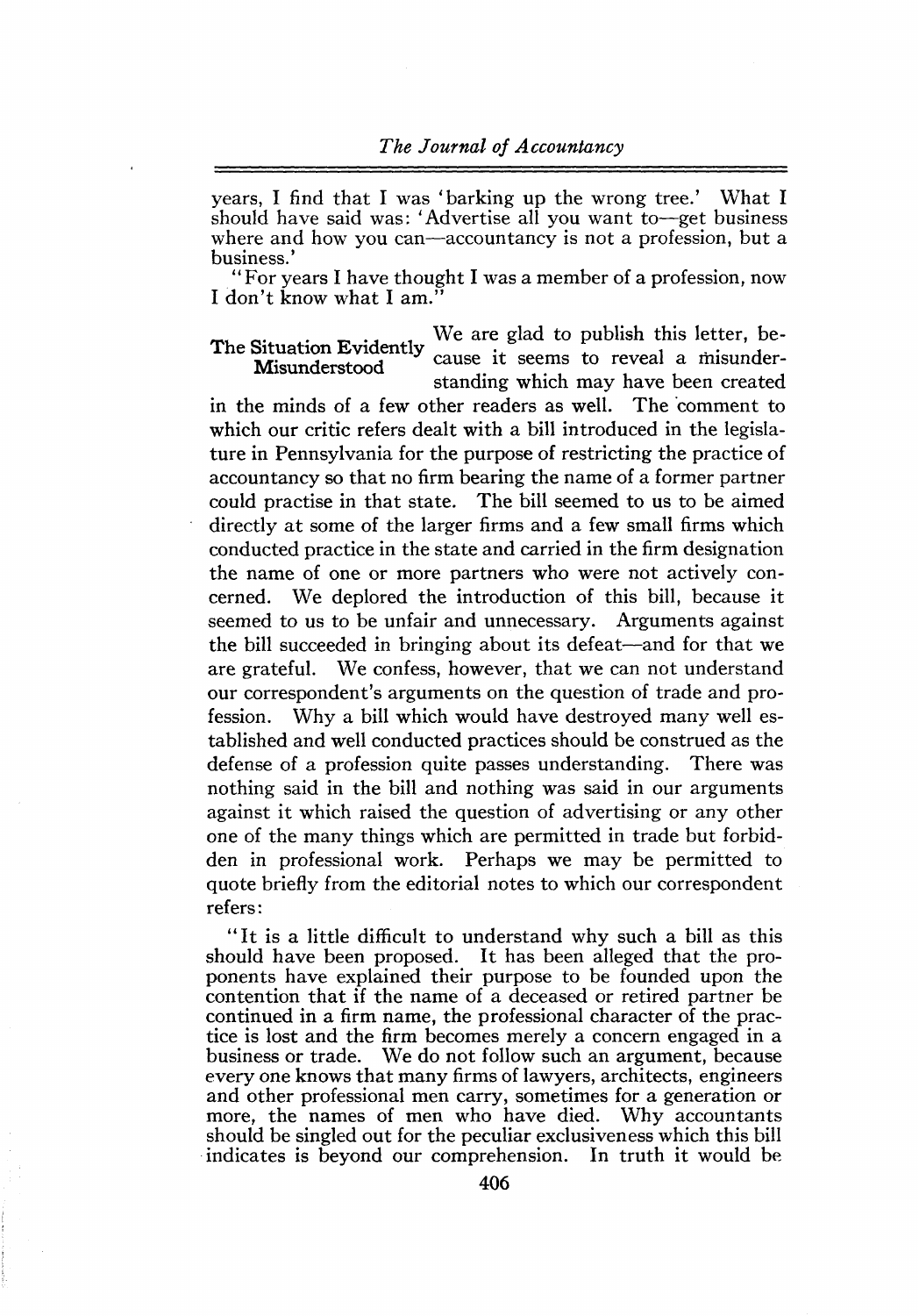#### *Editorial*

most unjust to the firm concerned and to its clients and potential clients if it were made obligatory to change a firm name to conform in every case with the current personnel. The majority of the most widely known accounting firms spent many years in building up a high reputation, and the names of the founders of the firms are familiar to business men throughout the country. Clients know the name of A. B. & C. but they might be seriously confused if the firm name were changed to A. D. & F. There confused if the firm name were changed to A. D.  $\&$  F. There would be nothing to indicate the continuity of the practice. The would be nothing to indicate the continuity of the practice. goodwill attaching to a well-known firm name is the most valuable asset of the firm. That goodwill is a reflection of the years of work, the adherence to high standards and the development of an efficient staff."

It is going rather far afield to read into any comments of this kind an assertion that accountancy is a trade and not a profession.

Loose-leaf Records Rejected *The Accountant,* London, in its issue of October 19th reports a court decision which must have been received with some consternation among accountants and others. According to this report a judge of the chancery division gave it as his opinion that loose-leaf books could not be accepted in evidence. According to the report:

"In an action brought by Mr. James Charteris Burleigh, chartered accountant, as liquidator of the Hearts of Oak Assurance Co., Ltd., against James Flower and Sons, stockbrokers, Copthall court, Throgmorton street, E. C., which was settled in the chancery division on the 9th inst., Mr. Justice Bennett gave an important decision rejecting the admissibility as evidence of what are commonly known as loose-leaf books.

"Mr. Fergus Morton, K. C., on behalf of the liquidator, tendered as evidence a minute book in which were recorded the resolutions passed by the directors of the Hearts of Oak Co.

"Mr. Gavin Simonds, K. C., for the defendants, objected on the ground that the 'chattel' submitted was not a book within the meaning of section 120 of the companies act. He contended that to be a book it must be cohesive, bound together and incapable of being tampered with. It must be sewn or pasted together.

"Mr. Justice Bennett, giving his decision, said that the thing which Mr. Morton called a minute book consisted of a number of loose leaves fastened together between two covers in such a physical condition that at any moment anybody who pleased to do so could take out any number of leaves and substitute any number of other leaves. This was a thing which people, if they were minded to be dishonest, could readily and easily tamper with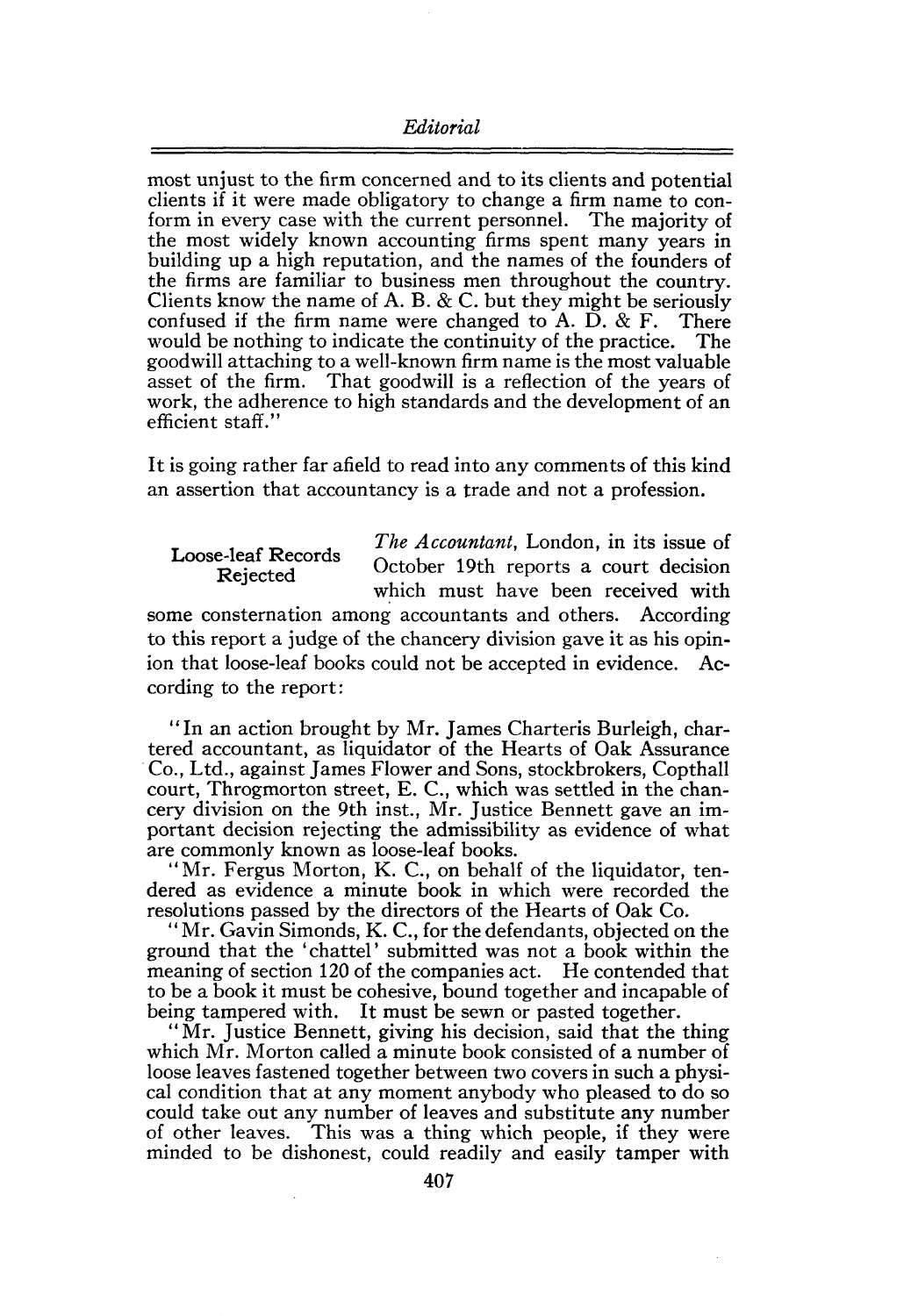## *The Journal of Accountancy*

without anybody being able to see that it had been tampered with. What he had to decide was whether this thing was a book within the meaning of section 120 of the companies act. 1925. So within the meaning of section 120 of the companies act, 1925. far as he knew there was no authority on the question, but he would hold that it was not a book, as he thought it most undesirable that anything that could be added to or taken away from at any moment without anyone being the wiser should be put in as evidence under the section. On that ground he found that what was tendered was not a book within section 120 and he rejected the evidence."

### An Attack on Established Practice

The editor of *The Accountant* commenting upon the decision of Justice Bennett expresses what we believe will

be the views of most accountants. It is true, of course, that loose-leaf books do lend themselves more readily than other books to manipulation. It is easier to extract a sheet from a loose-leaf binder than from a bound book, and it is easier also to substitute another sheet than it would be in any other form of binding. On the other hand, however, bound books can be manipulated, pages can be torn out and with a certain amount of care new pages can be bound in so that even an expert might almost be deceived. The great point in the case is not the ease with which manipulation can take place but is rather the question of common business practice. Every one knows that loose-leaf records have been adopted throughout the civilized world. The whole scheme of bookkeeping in these days depends rather largely upon the use of records which can be readily typewritten and quickly and conveniently bound. If the decision of Justice Bennett is to hold it will mean a complete reversal of established practice, great expense in order to conform to the dictum of the court and a general upheaval of accounting systems. Probably the English decision will be quoted in American cases hereafter, but we do not believe that it will be sustained by American courts. Facts must prevail as well as theories, and it is going somewhat toward extremes to attempt the complete alteration of business practices to meet the theoretical expressions of a jurist, however eminent. The English accountants are distressed by this decision and we can imagine that the manufacturers of stationery are placed in grave quandary. In all probability an effort will be made to override the decision of Justice Bennett and to bring about common sense as well as theoretical nicety in administration of the companies acts.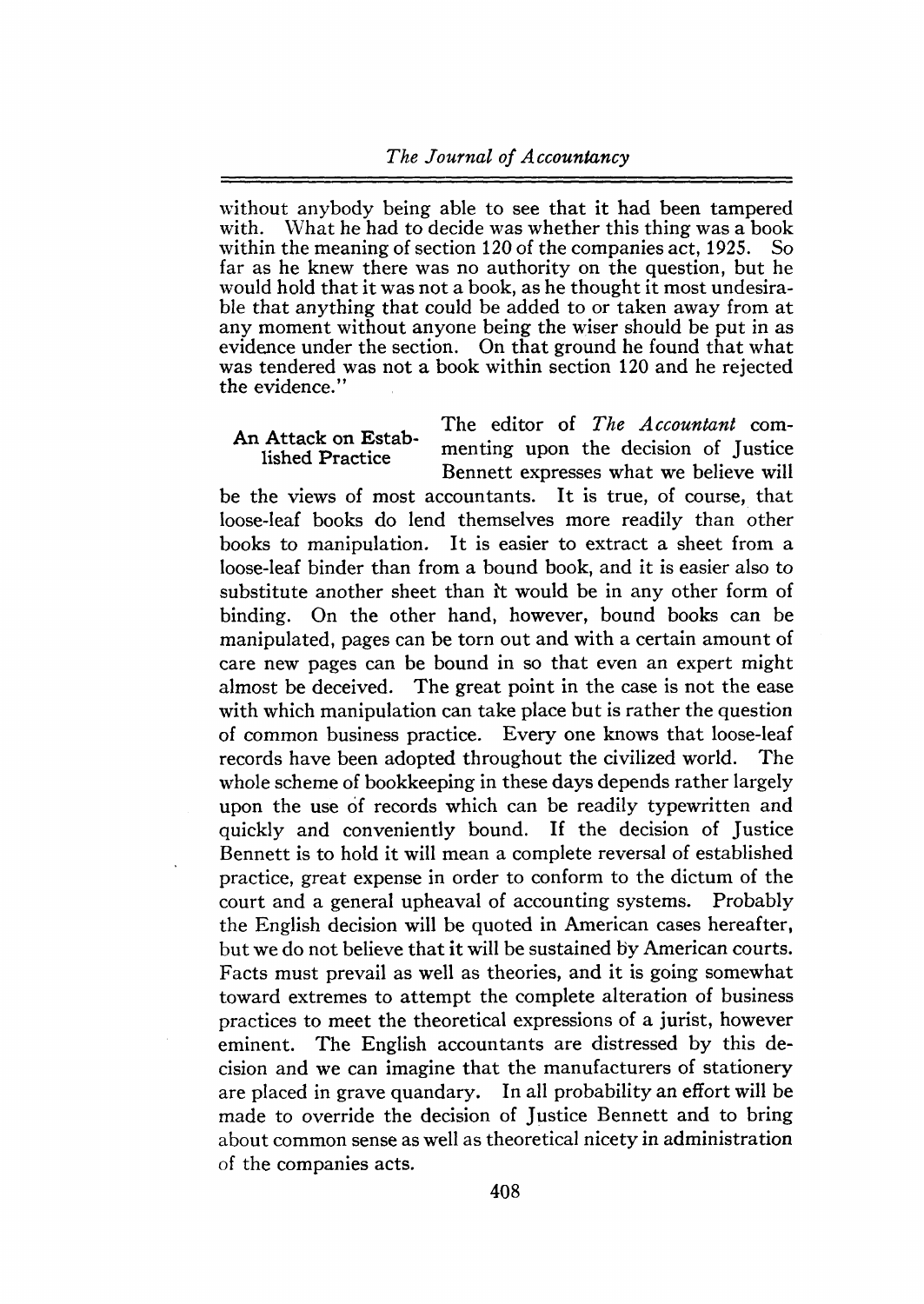Obligation ofaCompany *The Corporation Journal* for October, 1935, contains the following report:

" In October, 1932, the president of the Eisler Electric Corporation engaged plaintiff, an accountant, by letter to 'continue' to audit the books of the corporation and to make monthly reports, the agreement 'to continue in effect until December 31, 1936. Some time later the president was succeeded by another, and, difficulties arising between the accountant and the corporation, his services were dispensed with and this action was brought to recover for services rendered. It was claimed that the contract was ultra vires, was never authorized or ratified by the corporation, and that it was not within the scope of the president's official duties to enter into such an agreement. The court of errors and appeals of New Jersey, in passing on the points raised, says that if the former president had the authority he alleges, which is not disputed, he had the power to engage the accountant to make the audits. 'It is well settled that when, in the usual course of the 'It is well settled that when, in the usual course of the business of a corporation, an officer has been allowed to manage its affairs, his authority to represent the corporation may be implied from the manner in which he has been permitted by the directors to transact its business. It is undisputed that the plaintiff was under contract with the defendant company since April, 1930, and it is not denied that the contracts entered into prior to the one now involved were made on behalf of the company by the former president, as he alleges."

The full decision was published by the Commerce Clearing House and from that report we extract the following:

"The fourth defense and the allegation contained in the affidavit of C. A. Laise to the effect that the services of the plaintiff were not performed according to the agreement might entitle the company to defend were it not for the fact that these charges were inconsistent with a letter signed by Laise and forwarded to the plaintiff on July 30, 1934, wherein he states that the company will be forced to employ new accountants to audit the books in order to reduce expenses, and reads in part:

"'We have spoken to you on several occasions about your excessive accounting charges. . . . Apparently, you consider your services of such a high order that you could not see your way clear to adjust your rate in line with new world conditions. We were therefore forced to get quotations on our accounting work from other C. P. A.'s, and all parties quoting gave us a price less than  $50\%$  of what you were charging.  $\ldots$  In line with our new policy of adjusting ourselves to live within our income and in justice to our stockholders, we are therefore forced to employ new accountants. ... We will arrange to pay you forthe July audit, and if in the future we need accounting of a high order, we will call upon you, but for the time being we will have to resort to more reasonable